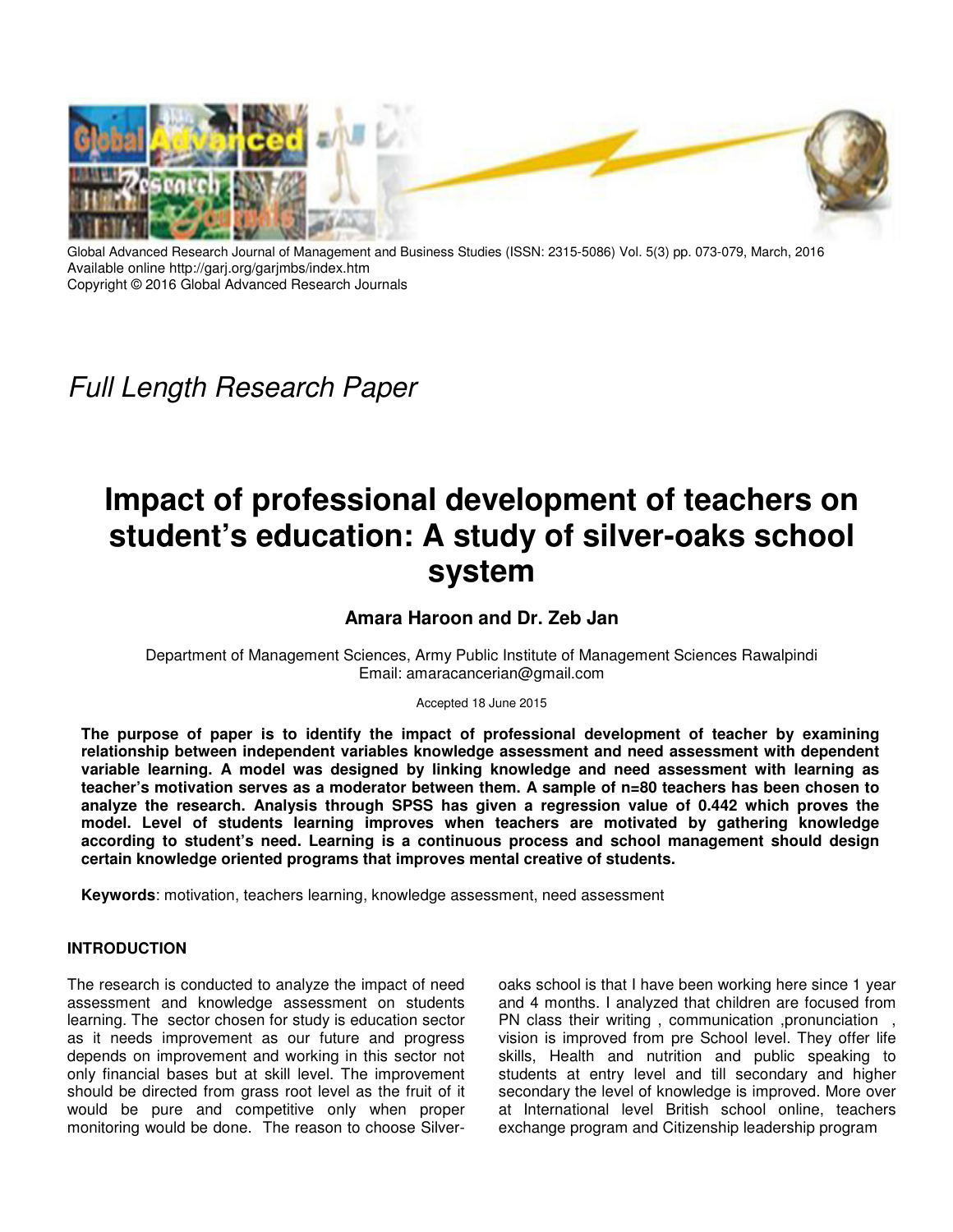has been offered. Students and teachers are selected for visit to partnership schools and their way of teaching methodology is examined and difference is evaluated.

The model determined for study is self developed as the most prominent variables which impact upon students learning are need assessment and knowledge assessment according to University of Virgin Curry school in 1996. Teacher which are the guiding tool for spiritual and mental development of their students they need to be vigilant, knowledge oriented and full of motivation. On bases of their knowledge student learning improves and they are able to compete Internationally.

## **Problem statement**

Education is the prime source of nourishing, developing and grooming a child. Our parents work hard day and night to provide us better education for our survival in current competitive environment. There exist numerous schools and colleges promising quality education but point arises in mind that on which criteria and standard one should choose a school. The decision makers (managers) design such fundamental structures which help in improving level of education of students.

#### **Research questions**

1. How professional development of teachers is effective for students education ?

2. What indicators are necessary for student academic professional development?

## **Literature Review**

Improvements in quality and standards of pupil learning depends upon effective development and training of teachers **.** (Borko, 2004) Those people who have adopted teaching as a professional career were trained by career development teams to gain over the subject . (Fishman,B.J,Marx,R.W.,Best,S.and Tal,R.T, 2003) .Continuing professional development (CPD ) deals with student panacea for more and better educational training for betterment of educational career path. (Day, 1999)"developing teachers :The challenges of life long learning .London: Falmer press). Many researchers experience that variety learning is only achieved when teachers get on time learning that enhances mental aptitude of students. (Slavin, 2004) The effectiveness of professional development depends upon measures adopted to support teachers training designed by quality assurance teams (Garet, Porter,Desimone,Birman,&Suk Yoon, 2001) . Career development program facilitates

learning to improve teaching in many schools through leading professional development instructor . (Marx, 2003)

From research it has been proved that teachers are most important factor in student's education (carey, 2004). Research conducted in Tennessee showed that students performed well in grade 3, 4 and 5 under supervision of effective teachers (sanders, 1996). In same manner the most effective teachers can improve percentile points of low achieving students. Teacher level of education, experience, degree in subject and verbal ability link to higher student achievement (Darling-Hammond, 2002) While some researchers have shown that teacher subject grip, content for study, knowledge have more importance then master's degree certification. The alignment of content standards, accountability and training of teachers leads to high grade of students . (Whitehurst, 2002)

The adult basic education teachers have opted the career mostly leave the job as they work part time as they had to teach in multiple areas. The most important hindering factors for lack in professional development of teachers are as followed :

a. Most of teachers work as part time which creates hurdle in subject grip.

b. Teachers are not paid in accordance to their professional development

c. The venues for teachers training are far from locally developed professional institutes

d. The gap in information due to practitioners in decentralized locations

e. The meetings of staff with heads provide limited opportunities.

f. The instructional contexts and trainers goals are mismatched (Corbett, 2001)

The basic traditional model for teacher education includes conference session, seminars, workshops, lectures and short term courses. (R.F., 2002)

The traditional model of professional development is a time consuming process as it requires meeting and workshops (Smith, 2003) . High quality training improves knowledge, coherence, active learning and collective participation (Garet, 2001). In job embedded professional development model new techniques for continuous learning, teacher practice and changing school structure improves thinking (Ancess, 2000) . Collaborative learning among teachers to improve performance, classroom experiences, comprehension and fluency scores leads to commitment and effective support change (Taylor, 2005)

Standard based professional development improves teachers' possibility to improve student learning. The accountability of leadership reforms to support school structure and leadership improves collaboration. (Berry, 2003).

The standard for policy instigated pathway includes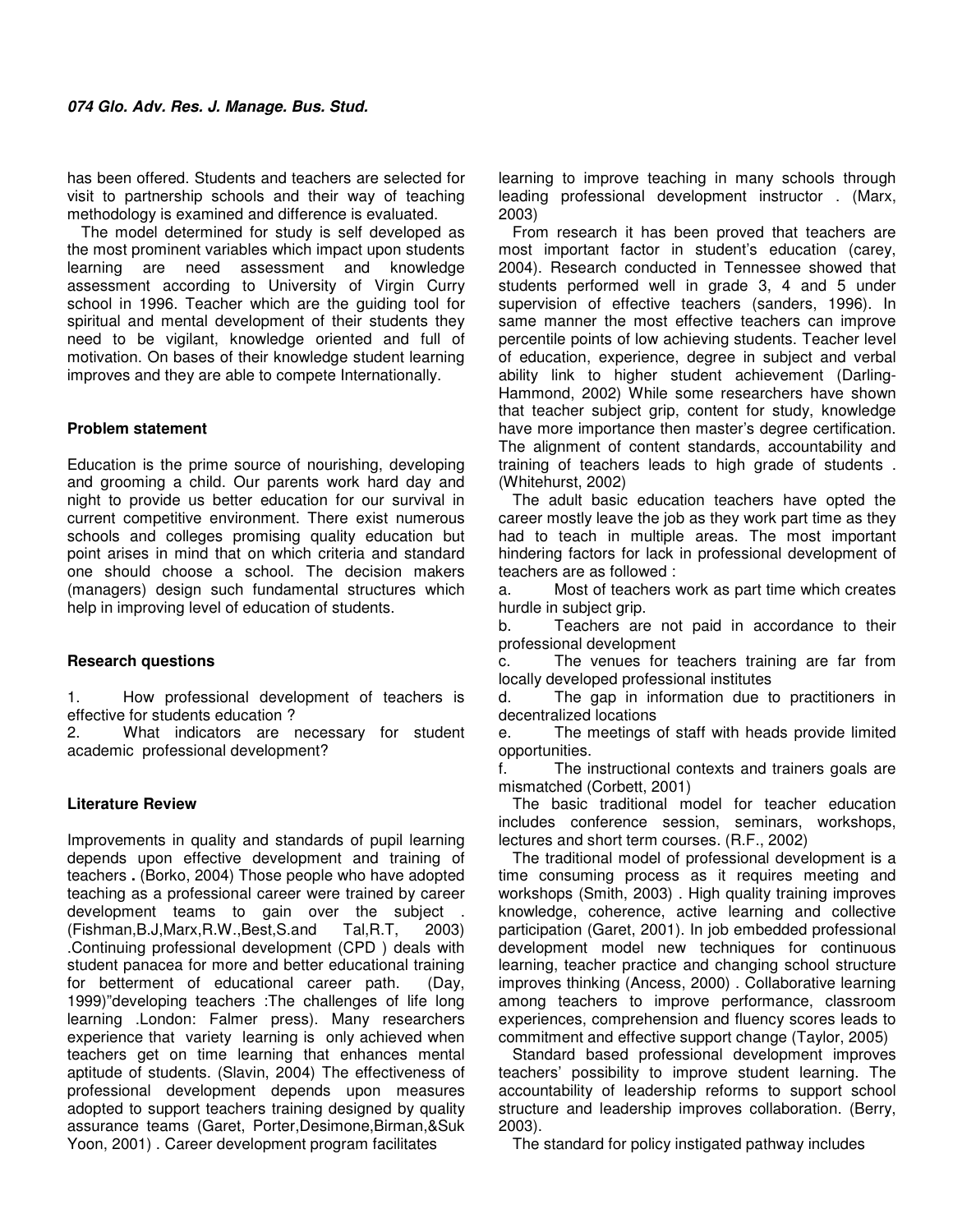| <b>Features</b>                              | <b>Traditional</b><br>professional<br>development                                        | professional<br>embedded<br><b>Job</b><br>development                   |
|----------------------------------------------|------------------------------------------------------------------------------------------|-------------------------------------------------------------------------|
| Goal                                         | Skills, knowledge, competency of<br>teachers                                             | Student learning to solve queries                                       |
| Location                                     | Off site                                                                                 | On site                                                                 |
| professional<br>for<br>Format<br>development | Seminars, conferences, work shops                                                        | Inquiry projects, group discussions,<br>practitioner research           |
| <b>Content</b>                               | Knowledge .skills                                                                        | Thinking, learning of students                                          |
| <b>Model presented by</b>                    | Joyce and shower (1995), loucks -<br>Hewson,<br>Love & Stile<br><b>Horselv</b><br>(1996) | & Cohen (1999), Little , Gear<br>Ball<br>heart , curry , & Kafka (2003) |

(Gillespie, 2007)



**Figure 1.** Theoretical Framework (education, University of Virginia Curry school of, 1996)

|  |  |  | Table No. 7.1 Descriptive statistics |  |
|--|--|--|--------------------------------------|--|
|--|--|--|--------------------------------------|--|

| <b>Variables</b>               | Mean   | <b>Standard deviation</b> |
|--------------------------------|--------|---------------------------|
| Need assessment (ND)           | 2.296  | .4857                     |
| Knowledge assessment (KM)      | 2.2969 | .4857                     |
| <b>Teacher motivation (TM)</b> | 2.1500 | .50723                    |
| Improves learning (IL)         | .9969  | .61301                    |

The mean of ND is 2.296 and of KM is 2.296 while TM and IL has mean of 2.15 and 1.99 respectively. While the S.D of ND and KM is 4.85 while of TM its .507 and IL its .613.

administration, professional learning standards, accountability and curriculum assessment (Knapp, 2003). The curriculum assessment, accountability system and student learning improves teacher recognition.

## **Theoretical framework**:

The no child left behind act (NCLB) provides learning

styles, experiences and curriculum

#### *Need assessment: (Case Nex)*

The independent variable need assessment determines the mind set of teachers to design curriculum. The concepts, qualities, goals and learning experiences are designed for successful implementation in class room**.**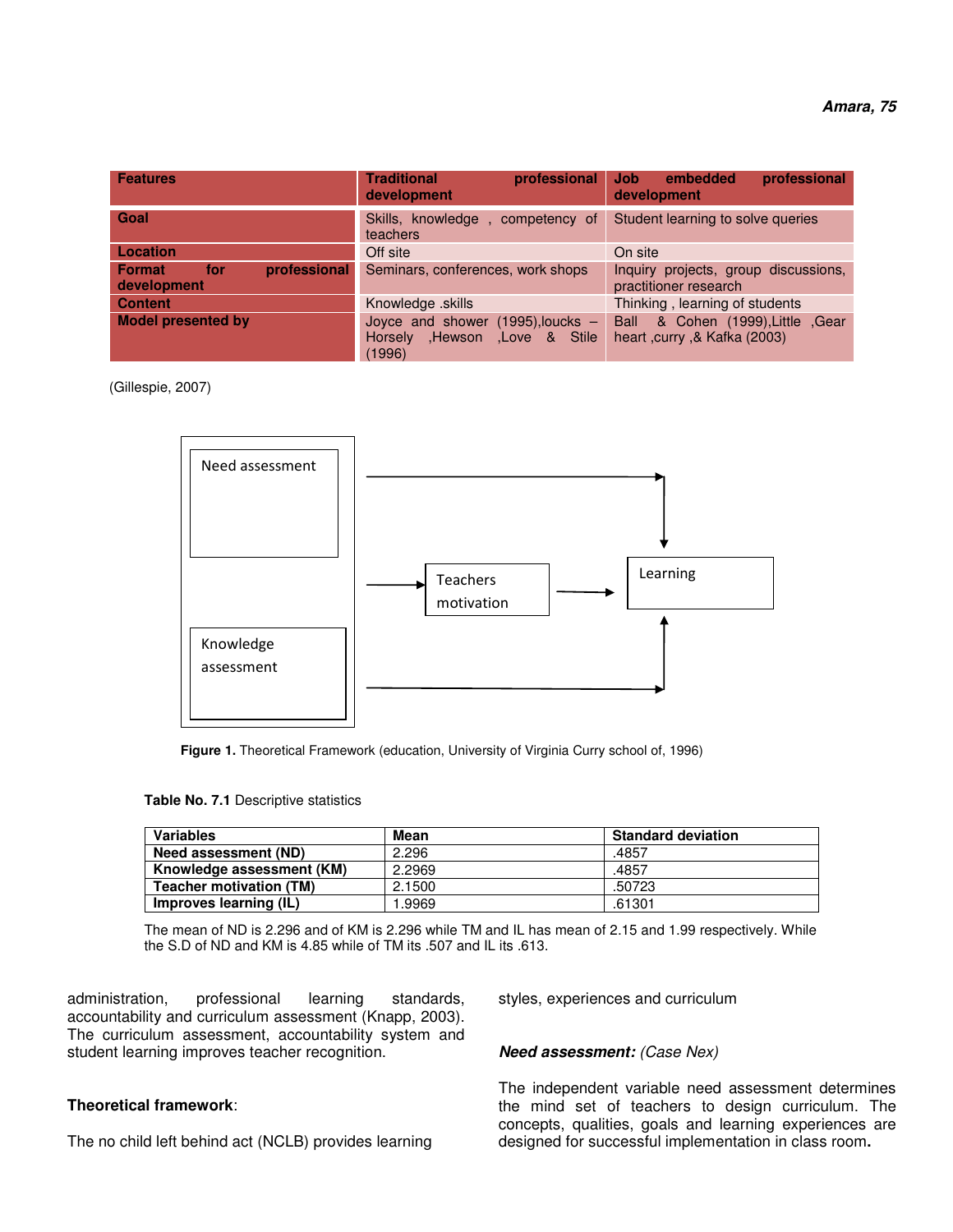**Correlation Analysis for variables ,need assessment, knowledge assessment, teachers motivation and improves learning.** 

|   | <b>Variables</b> | mean   | <b>Standard</b><br>deviation |                        |                        | J.                     | 4           |
|---|------------------|--------|------------------------------|------------------------|------------------------|------------------------|-------------|
|   | <b>ND</b>        | 2.296  | .4857                        | .551                   |                        |                        |             |
|   | <b>KM</b>        | 2.296  | .4857                        | $.564$ <sup>**</sup> ) | $.664(*)$              |                        |             |
| 3 | ΤМ               | 2.1500 | .50723                       | $.761$ <sup>**)</sup>  | $.661$ <sup>(**)</sup> | $.861$ (**)            |             |
|   | IL               | .9969  | .63101                       | $.442$ <sup>**</sup> ) | .542(**)               | $.083$ <sup>(**)</sup> | $.099$ (**) |

**\*\*P<.05, \*P<.01, ND= Need Assessment, KM= knowledge Assessment, TM= teachers motivation, IL= improves learning** 

The correlation table shows that all the variables are significant at significant level .000 and they are positively correlated to each other.

**Table 7.3** Hierarchical regression

| <b>Predicted</b>                | Dependent variable<br>(improves learning)<br>B (beta) | R <sub>2</sub> | Delta R |
|---------------------------------|-------------------------------------------------------|----------------|---------|
| Need assessment(ND)             | .717                                                  |                |         |
| Knowledge<br>assessment<br>(KM) | .557                                                  |                |         |
| ZKM                             | .442                                                  | .195           |         |
| <b>ZTM</b>                      | $-602$                                                | .351           | .156    |
| <b>ZNDXZTM</b>                  | .394                                                  |                |         |
| <b>ZKMXZTM</b>                  | .394                                                  |                |         |

The method of instruction for learners is effectively introduced by teachers to improve level of student learning.

## **Knowledge assessment**

The independent variable defines, evaluate and extend knowledge and skills of teachers by proper allocation of funds and resources.

## **Teachers motivation**

Teacher motivation serves as moderator as due to his \ her motivation level of learning improves. The knowledge of teacher in accordance with students needs improves quality of learning.

## **Learning**

Learning serves as dependent variable as student's learning improves through teacher's motivation which is dependent on knowledge and need of learning.

## **RESEARCH METHODOLOGY**

#### **Hypotheses**:

**H1**: Need assessment has positive effect on students learning

*H2***:** Knowledge assessment has positive effect on students learning.

H3: teacher motivation has positive effective on student learning.

## **Sampling design**

#### **Universe type**

The Analysis would be conducted in Rawalpindi at. Silver oaks school system.

## **Sampling Frame**

The teachers of silver oaks school system would be chosen for getting the questionnaire to be filled.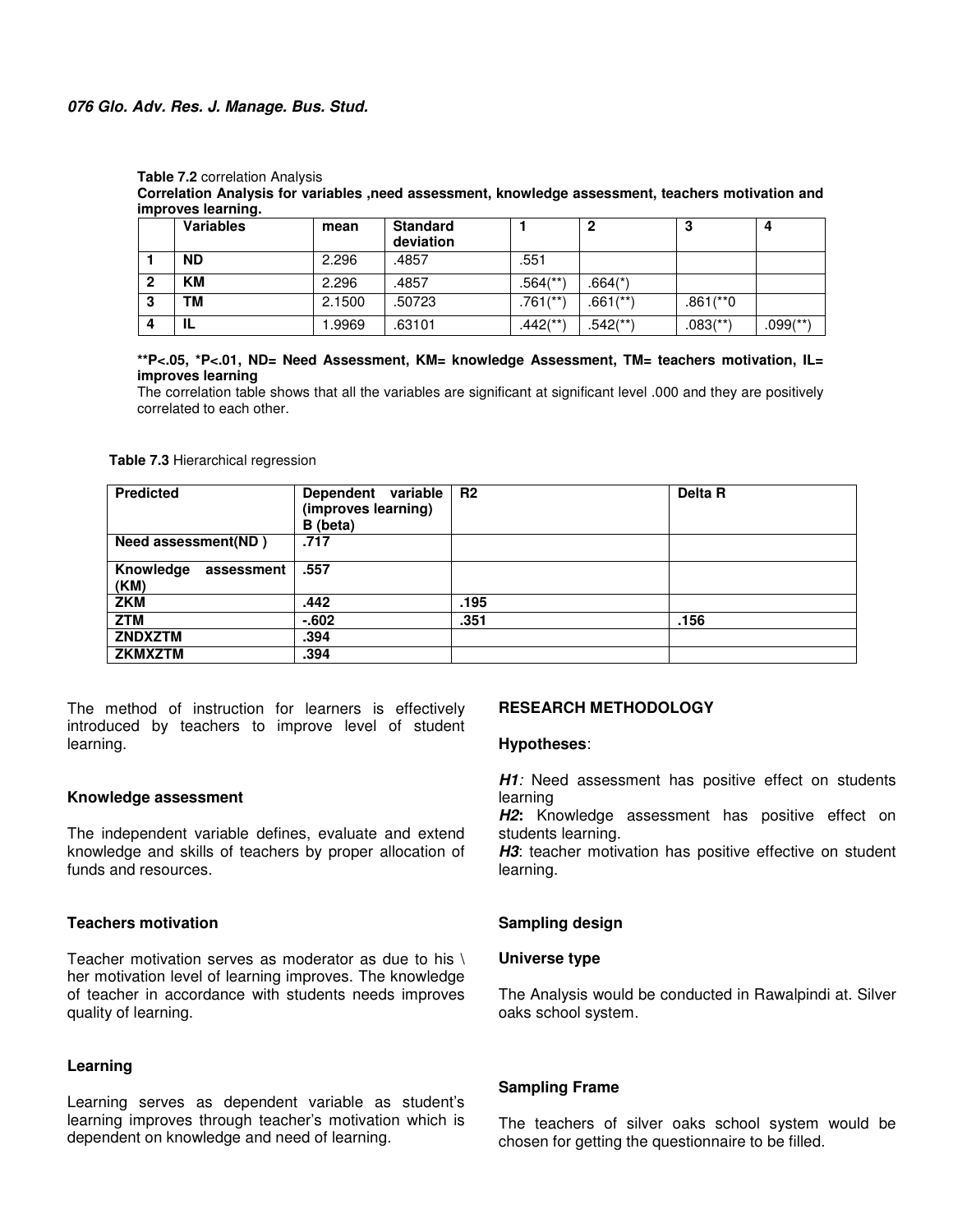## **Sampling Unit**

The school systems effectively providing education to people in Rawalpindi would be chosen for study.

## **Parameters of interest**

The analysis would be conducted on SPSS 13:00 and mean, standard deviation, correlation and moderation would be done in order to get appropriate result.

## **Size of sample**

Sample size of  $n=$  80 teachers from silver oaks school would be taken to get the results.

## **Sampling structure**

The technique used for selection of sample would be simple random sampling as every unit would be given equal chance of being selected.

## **Analysis and interpretation**

## **Correlation Analysis**

The value of regression  $R = .442$  which shows that dependent variable is 40% explained by independent variable. The hypothesis has been proved by model that student learning is improved by teachers motivation. In the same manner need assessment and knowledge assessment are important tools to increase the process of learning. The R square value that is .195 shows that increase in dependent variable student learning will increase independent variable knowledge assessment and need assessment. The independent variables are significant to dependent variable at .02 and .00 respectively which shows that H1, H2 and accepted .The value of beta is .394 which shows H3 has positive relationship with independent variable.

# **CONCLUSION**

The analysis of SPSS shows that need and knowledge assessment improves process of learning. In order to make our students competitive enough to meet international standards professional development of teachers should conducted by school. The importance of teachers motivation has been highlighted by the model as their intrinsic motivations lies at their grasp on subject while they are only extrinsically motivated by rewards and

#### retention.

# **RECOMMENDATIONS**

The impact of professional development of teachers on students learning instigates positive energy in them. Management should focus on such types of strategies which makes student learning effective and appropriate. Learning improves by communication and increase in understanding ability of students by gaining knowledge in accordance with International Standards.

#### **REFERENCES**

- Borko H (2004). professional development and teachers learning ;mapping the terrain. *educational researcher* , 3-15.
- Carey (2004). The real value of teachers :using new information about teacher effectiveness to close the achievement gap . *thinking K16* , 3- 42.<br>Corbett
- WA (2001). adult basic education and professional development :stranger for too long . *focus on basics 4(D)* , 25-26.
- Darling-Hammond L (2002). defining "high qualified teachers "; What does scientifically based research " actually tell us ? *educational researcher 31(9)* , 13-25.
- Day C (1999). *developing teachers :The challenges of life long learning.* London : Falmer Press.
- Fishman BJ, Marx RW, Best S, and Tal RT (2003). linking teacher and student learning to improve professional development in systematic reform. *teaching and teacher education* , 643-658.
- Garet MK (2001). what makes professional development effective ?results from national sample of teachers. *American educational research Journal 38* , 915-945.
- Garet, Porter, Desimone, Birman, & Suk Yoon. (2001). what makes professional development effective ?results from national sample of teacher. *American Educational Research Journal 38(4)* , 915-945.
- Marx FA (2003). linking teacher and student learning to improve professional development in systematic reform . *teaching and teacher education* , 643-658.
- R.F., E (2002). Bridging gap between standards and achievements :The imperative for professinal development in education. *harvard educational review 66(1)* , 1-28.
- Sanders W (1996). *cumulative and residual effects of teacher on future student academic achievement.* University of Tennessee : Knoxville.
- Slavin R (2004). education research can and must address "what works" question . *educational researcher 33(1)* , 27-28.
- Smith CJ (2003). The characteristics and concerns of adult basic education teacher on future student academic achievement. *NCSALL rep. no.26.* Boston : National center for study of adult learning and **literarcy**
- Whitehurst G (2002). *research on teacher preparation and professinal development.* speech given at white house conference on preparing quality teachers .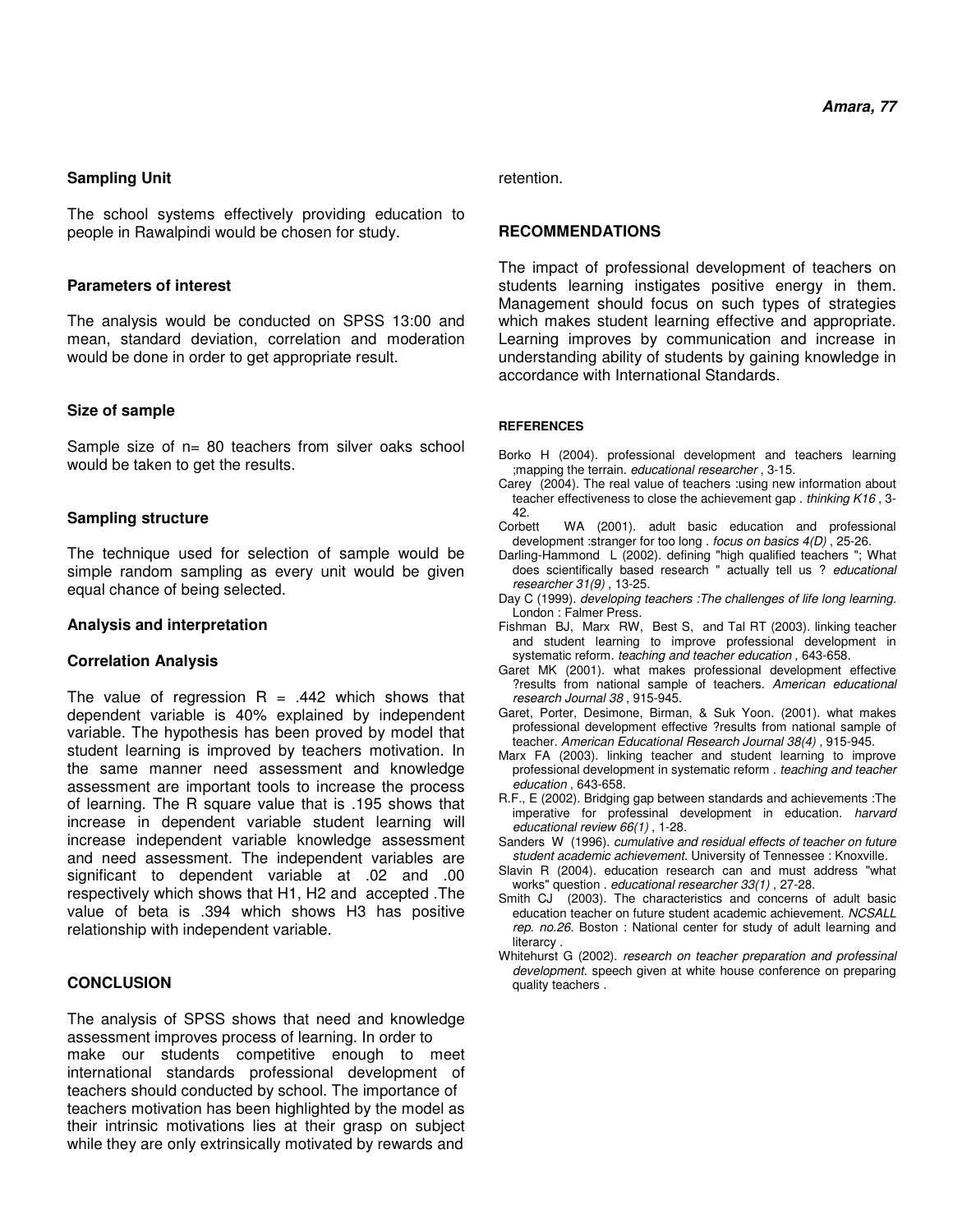# **Annexure Research Questionnaire**

## **S.NO. \_\_\_\_\_\_\_\_\_\_\_\_**

**Section Number 1** 

- 1. Name of College\University :\_
- 2. Gender : Male  $\bigcirc$  Female  $\bigcirc$
- 3. Age : 20-25  $\bigcirc$  26-30 $\bigcirc$  31-35 $\bigcirc$  More than 35  $\bigcirc$
- 4. Education : Masters $\bigcirc$  M Phil  $\bigcirc$  PHD  $\bigcirc$  Other  $\bigcirc$
- 5. Work experience : 1-5◯ 6-10◯ 11-15◯ 15◯

# **Section Number 2**

- 1. Need analysis is required to evaluate purpose of professional development of teachers ?
- A. Yes
- B. No
- 2. Conceptual curriculum improves level of students learning

## A.Yes

B. No

- 3. Instructional strategies are designed in accordance to students learning ?
- Yes
- B. No

# **(Strongly agree = 1, Agree =2, Neutral = 3,disagree = 4, strongly disagree = 5)**

| Knowledge assessment                                        |  |  | 5 |
|-------------------------------------------------------------|--|--|---|
| 1. Do curriculum reflect subject grip of a teacher?         |  |  |   |
| 2. Do models improves level of student learning?            |  |  |   |
| 3. Do curriculum adds specific population and target group? |  |  |   |
| 4. Do curriculum reflects differentiation?                  |  |  |   |

## **(Strongly agree = 1, Agree =2, Neutral = 3,disagree = 4, strongly disagree = 5)**

| Teacher's motivation             |  |  |  |
|----------------------------------|--|--|--|
| 1. teacher is confident          |  |  |  |
| 2. teacher is friendly           |  |  |  |
| 3.teacher has subject knowledge  |  |  |  |
| Teacher has grip over curriculum |  |  |  |